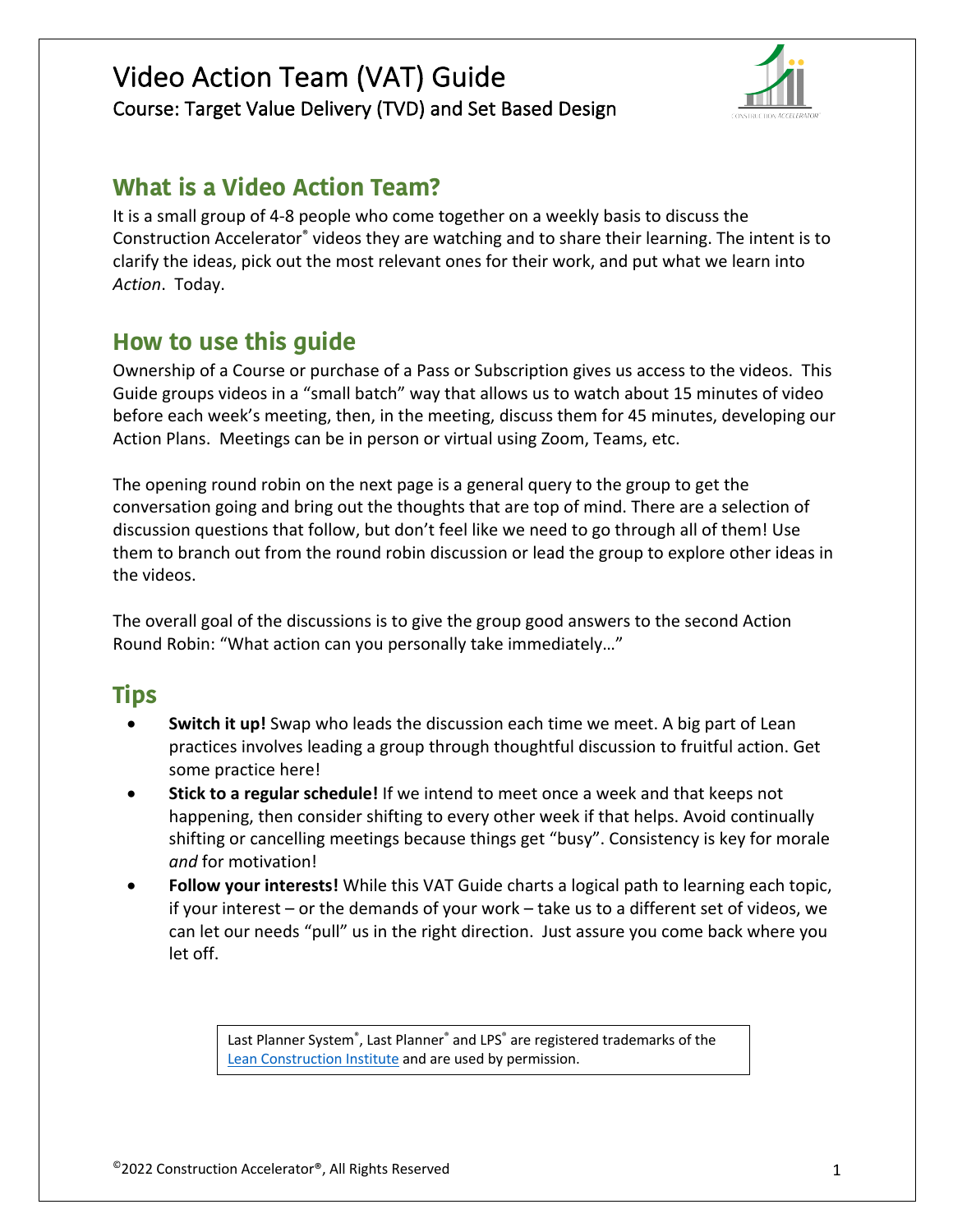

# **Session 1: Set Based Design**

Topic 302

### **PREPARATION**

**WATCH: All 3 Videos: "What is Set Based Design", "Why We Use Set Based Design and "Set Based Design and Target Value Delivery"** 

### **OPENING ROUND ROBIN**

- What was the most important or interesting point in these videos from your perspective?
- Was there something you didn't understand or didn't agree with?

## **DISCUSSION QUESTIONS (Choose from these)**

- Set Based Design is defined as "the process of considering small batches of multiple options to the same problem at the same time". How is this different from "typical point based" design?
- Why is it better to first "lightly explore all options" for different elements of the design?
- What guides our exploration of "multiple options"? What is the role of the Owner's Conditions of Satisfaction?
- Why are 70% of the project costs locked up in the first 10% of design?
- What are the various roles or inputs of the builder team members?
- When does the team introduce cost estimating? How does this avoid surprises at the end of design?
- Describe the process of "winnowing of many ideas, into some good ideas, into a few better ideas, into the best idea."
- How does Set Based Design help us "maximize the whole, not just a piece"?
- How does Set Based Design free up designers to be more creative and focus on innovation?
- Who makes decisions in Set Based Design?
- When do construction documents get produced?

### **ACTION ROUND ROBIN**

- Who are one or two other designer and/or builder colleagues with whom you will discuss the concept of Set Based Design in the next two days?
- Think about your current project, or a past or upcoming project many of the group know about. What kind of "research" might you do to better "benchmark" and ideate possible sets? Might this involve "go/see" at other locations? How can you make this happen?

### **PLUS/DELTA (2 Minutes)**

• What did you like about today's session and what would you change for the next time?

### **TAKEAWAY ROUND ROBIN**

|   | <b>Select Course:</b>                             |       |
|---|---------------------------------------------------|-------|
|   | Target Value Delivery and Set Based Design        | ÷     |
|   | <b>Select Topic:</b>                              |       |
|   | Set Based Design                                  | ۵     |
|   |                                                   |       |
|   | <b>SET BASED DESIGN</b>                           |       |
|   | <b>What is Set-Based Design</b>                   | 03:34 |
| o | Why We Use Set-Based Design                       | 05:23 |
|   | <b>Set-Based Design and Target Value Delivery</b> | 05:43 |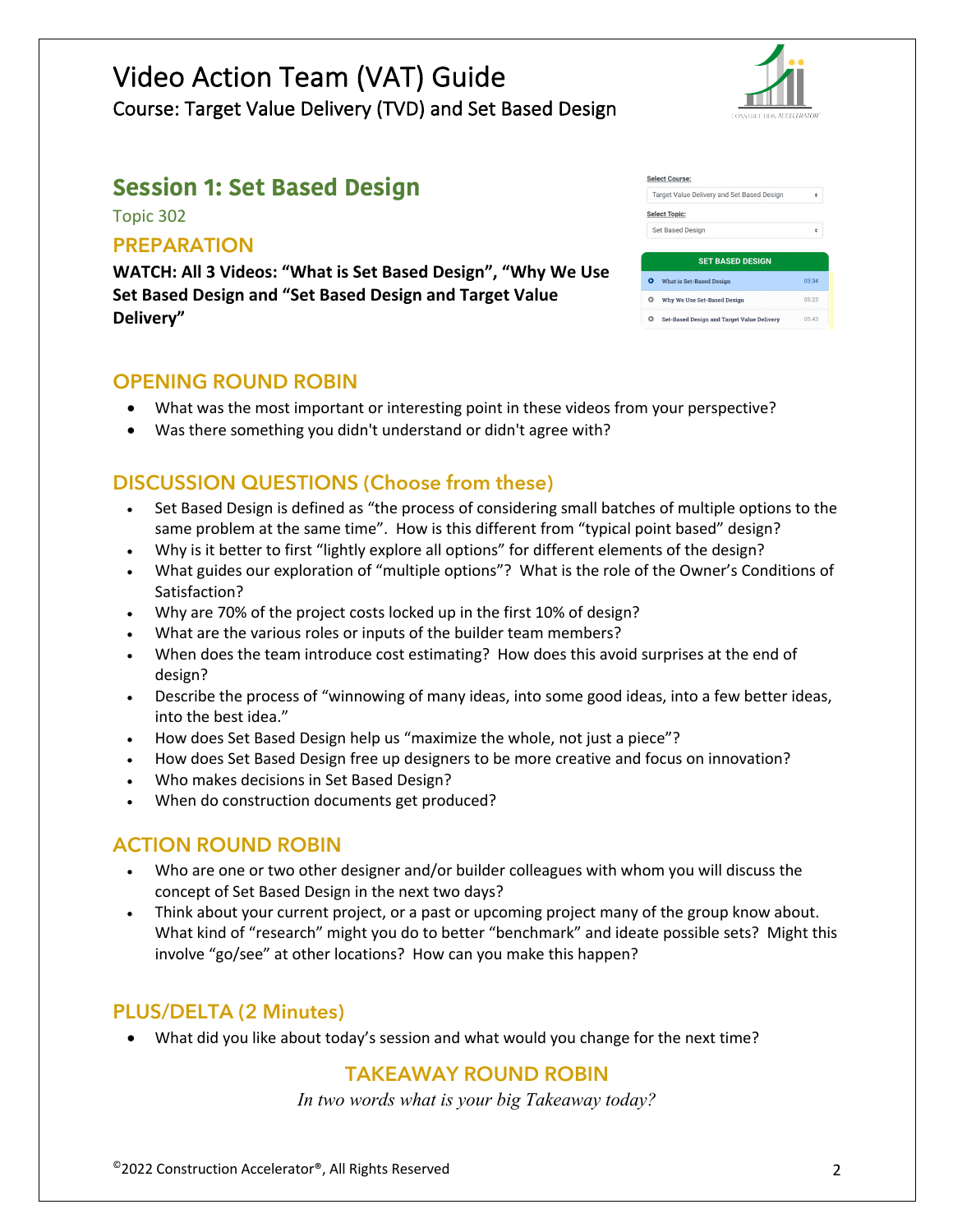

# **Session 2: Target Value Delivery (1)**

Topic 303

### **PREPARATION**

NOTE: The Set Based Design discussion in Session 1, above, is an important prelude to this discussion. Please do Session 1 before this session. **WATCH: 4 Highlighted Videos: "TVD Overview", "TVD Team Formation", TVD Project Organization" and "TVD Project Planning and Design"**

**READ: https://leandesignconstructionblog.com/using-lastplanner-system-in-design/**

| <b>Select Course:</b>                       |       |
|---------------------------------------------|-------|
| Target Value Delivery and Set Based Design  | ٠     |
| <b>Select Topic:</b>                        |       |
| <b>Target Value Delivery</b>                | ٠     |
| <b>TARGET VALUE DELIVERY</b>                |       |
| ٥<br><b>TVD Overview</b>                    | 05:27 |
| $\Omega$<br><b>TVD Team Formation</b>       | 03:12 |
| $\circ$<br><b>TVD Project Organization</b>  | 03:31 |
| <b>TVD Project Planning and Design</b><br>റ | 04:14 |
| o<br><b>TVD North Star</b>                  | 08:08 |
| o<br><b>TVD Cost Definitions</b>            | 04:32 |
| o<br><b>TVD</b> Integration Events          | 08:26 |
| ۰<br>TVD How & When to set your Target Cost | 06:58 |
| o<br><b>TVD Continuous Estimating</b>       | 09:54 |

**DO: The first 3 Action Items below the video** *if* **you have a team working on a real project:** "Owner Vision, Values & Conditions of Satisfaction", "Form your TVD Team" and "Organize your TVD Team".

### **OPENING ROUND ROBIN**

- What was the most important or interesting point in these videos from your perspective?
- Was there something you didn't understand or didn't agree with?

### **DISCUSSION QUESTIONS (Choose from these)**

- Who should be included in the TVD Team? In what order should they be brought on? Why?
- How is a "Big Room" a mindset? Why is it valuable to the TVD team? Can it be virtual?
- Why and how might Cluster Groups change and morph into others as design unfolds?
- Why are the Cluster Groups the "most distinct aspect of TVD"?
- What roles should be included in each Cluster Group?
- Discuss the roles of the Core Group and Executive Group. What is distinct about each?
- For your type of project, what are examples of "Major Decision Points" that become Milestones?
- How should the TVD team clarify the owner's Conditions of Satisfaction for the project?
- What is meant by "small batch the work" and why is this so advantageous to design?
- Why is Pull Planning and the "Last Planner System" so beneficial to TVD teams?

### **ACTION ROUND ROBIN**

- Brainstorm how you will organize a TVD Kickoff Agenda. Who should facilitate it?
- What software will you use to track the evolving Cost Model?

### **PLUS/DELTA**

• What did you like about today's session and what would you change for the next time?

## **TAKEAWAY ROUND ROBIN**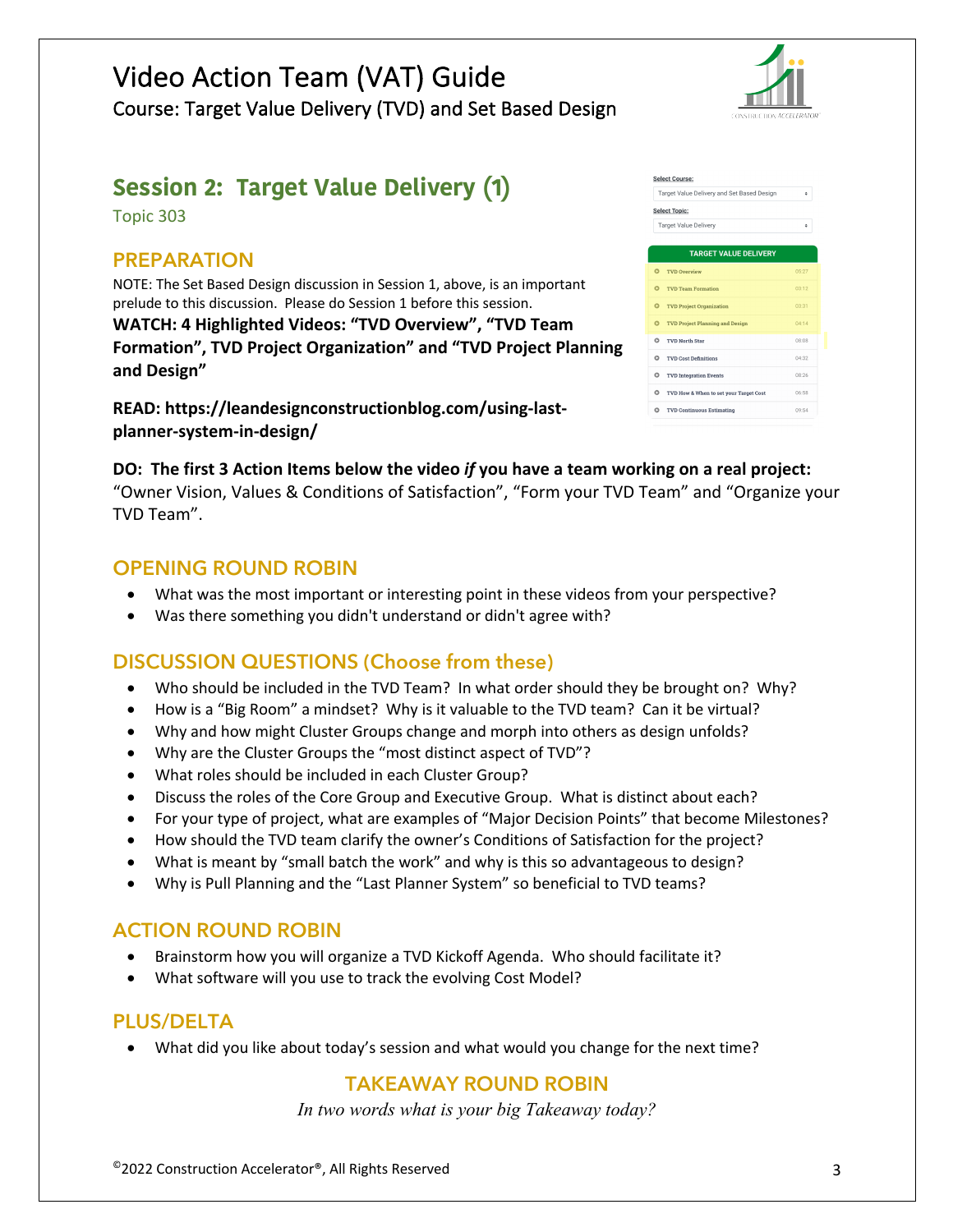

# **Session 3: Target Value Delivery (2)**

Topic 303

### **PREPARATION**

**WATCH: 3 Highlighted Videos: "TVD North Star", "TVD Cost Definitions" and "Integration Events"**

**DOWNLOAD: Reference Document: "North Star Discussion Guide" and "Target Value Delivery Definitions"** (and bring them with you to the session).

#### **DO: 2 Action Items: "The TVD Costs" and "Integration Event**

**Strategy"** (Note: *if* you have a team working on a real project use real responses, if NOT, only brainstorm the Training you might give when you form a TVD Team in the future, and postpone documenting your North Star.)

### **OPENING ROUND ROBIN**

- What was the most important or interesting point in these videos from your perspective?
- Was there something you didn't understand or didn't agree with?

### **DISCUSSION QUESTIONS (Choose from these)**

- In your own words, what makes up a project's "North Star"?
- How can the team best determine and iterate this North Star?
- What is the value of a Project Charter?
- What's the difference between Values and Behaviors?
- What's the difference between a Vision Statement and Mission Statement?
- If "Allowable Cost" is how much the owner has to spend, discuss why "Estimated Cost" could be higher or lower than the budget.
- Why is an "Integration Event" like seeing a whole elephant and not just descriptions of its parts?
- Of the 15 or so people in an Integration Event, who are most likely to make decisions?
- Describe what a "small batch integration strategy" might look like on your project type.
- How could a Decision Milestone pull help organize the integration strategy?

### **ACTION ROUND ROBIN**

• Brainstorm how you will train your TVD team. How can you use these videos combined with inperson training and coaching to do that?

### **PLUS/DELTA**

• What did you like about today's session and what would you change for the next time?

### **TAKEAWAY ROUND ROBIN**

|         | Target Value Delivery and Set Based Design | ٠     |
|---------|--------------------------------------------|-------|
|         | <b>Select Topic:</b>                       |       |
|         | <b>Target Value Delivery</b>               | ٠     |
|         |                                            |       |
|         | <b>TARGET VALUE DELIVERY</b>               |       |
| o       | <b>TVD Overview</b>                        | 05:27 |
| $\circ$ | <b>TVD Team Formation</b>                  | 03:12 |
| O.      | <b>TVD Project Organization</b>            | 03:31 |
| $\circ$ | <b>TVD Project Planning and Design</b>     | 04:14 |
| o.      | <b>TVD North Star</b>                      | 08:08 |
|         | <b>Q</b> TVD Cost Definitions              | 04:32 |
| $\circ$ | <b>TVD Integration Events</b>              | 08:26 |
| o.      | TVD How & When to set your Target Cost     | 06:58 |
|         |                                            |       |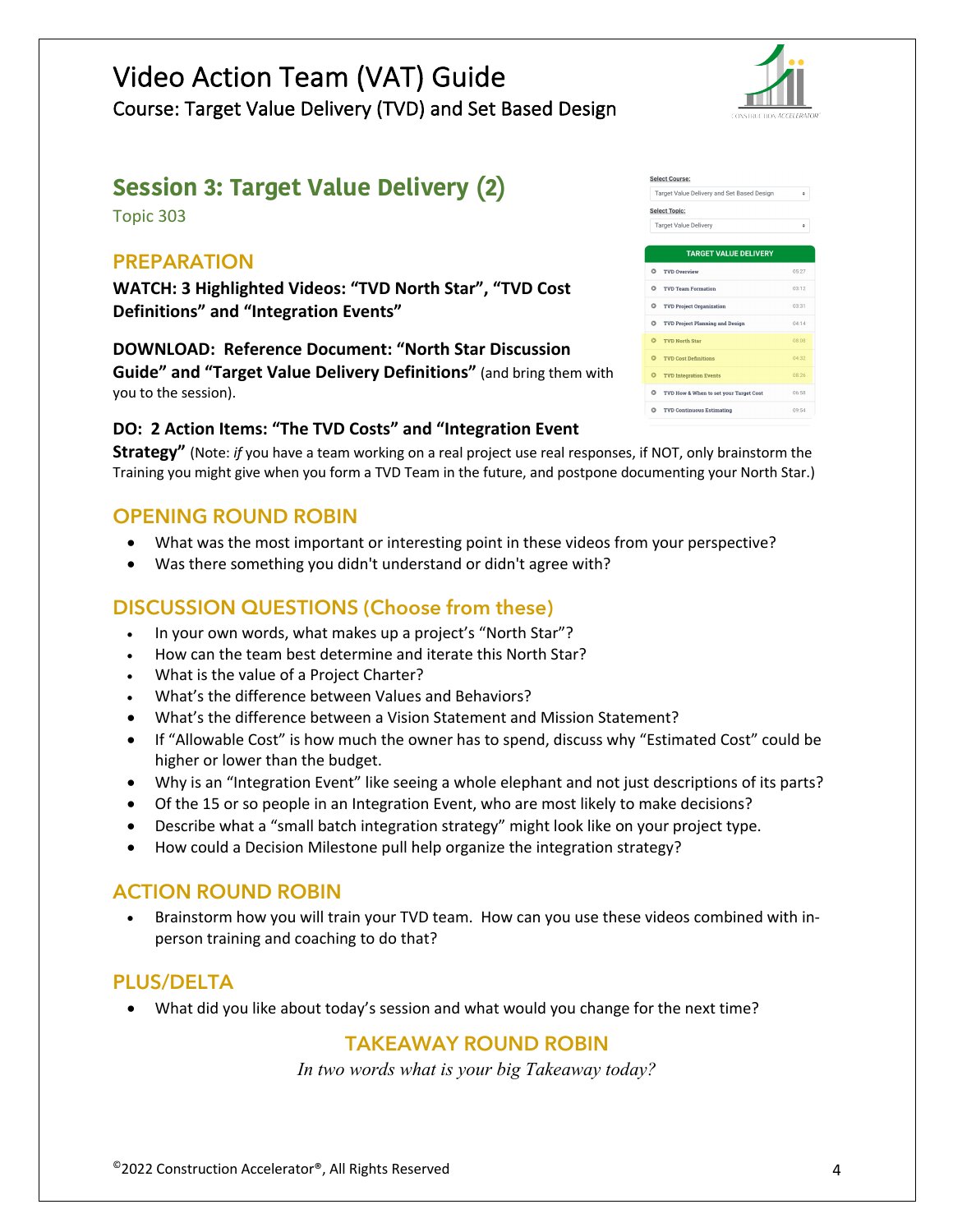

# **Session 4: Target Value Delivery (3)**

Topic 303

### **PREPARATION**

**WATCH: 2 Highlighted Videos: "TVD How & When to set your Target Cost" and "TVD Continuous Estimating"**

**READ: https://leandesignconstructionblog.com/target-valuedelivery-questions-to-ask-your-team/**

#### **DO: 2 Action Items: "Train your TVD Team" and "Integration Event**

**Strategy"** (Note: you'll be drawing on your previous session plus this session. *If* you have a team working on a real project use real responses, if NOT, only brainstorm the Training you will give when you form a TVD Team in the future, and postpone documenting your Integration Event Strategy.)

## **OPENING ROUND ROBIN**

- What was the most important or interesting point in these videos from your perspective?
- Was there something you didn't understand or didn't agree with?

# **DISCUSSION QUESTIONS (Choose from these)**

- Why is full transparency about the owner's "allowable" and the validation phase's "expected costs" important? How does it impact the setting of the "target cost"?
- How will you document assumptions, risks and unknowns in your cost estimate?
- In Session 2, one of your actions was to select the software for your Cost Model. What have you learned since then that supports or challenges your initial thoughts on this?
- What players on the team represents the major cost drivers on your projects? If 70% of costs are locked into the first 10% of design, then when should those players be on board?
- Discuss how you define "continuous estimating".
- How does continuous estimating free up the design team to be more creative and do less rework?
- What is the value of the Cost Model showing a "range of potential options" above, at and below the target? How does this contribute to "trade off" decisions in the Integration Events?

### **ACTION ROUND ROBIN**

• Share your brainstorming on how you will train your TVD team. How can you use these videos combined with in-person training to do that?

### **PLUS/DELTA**

• What did you like about today's session and what would you change for the next time?

### **TAKEAWAY ROUND ROBIN**

|         | Target Value Delivery and Set Based Design | ۵     |
|---------|--------------------------------------------|-------|
|         | <b>Select Topic:</b>                       |       |
|         | <b>Target Value Delivery</b>               | ۵     |
|         |                                            |       |
|         | <b>TARGET VALUE DELIVERY</b>               |       |
| o       | <b>TVD Overview</b>                        | 05:27 |
| $\circ$ | <b>TVD Team Formation</b>                  | 03:12 |
| o       | <b>TVD Project Organization</b>            | 03:31 |
| o       | <b>TVD Project Planning and Design</b>     | 04:14 |
| o       | <b>TVD North Star</b>                      | 08:08 |
| $\circ$ | <b>TVD Cost Definitions</b>                | 04:32 |
| o       | <b>TVD</b> Integration Events              | 08:26 |
| $\circ$ | TVD How & When to set your Target Cost     | 06:58 |
| Ω       | <b>TVD Continuous Estimating</b>           | 09:54 |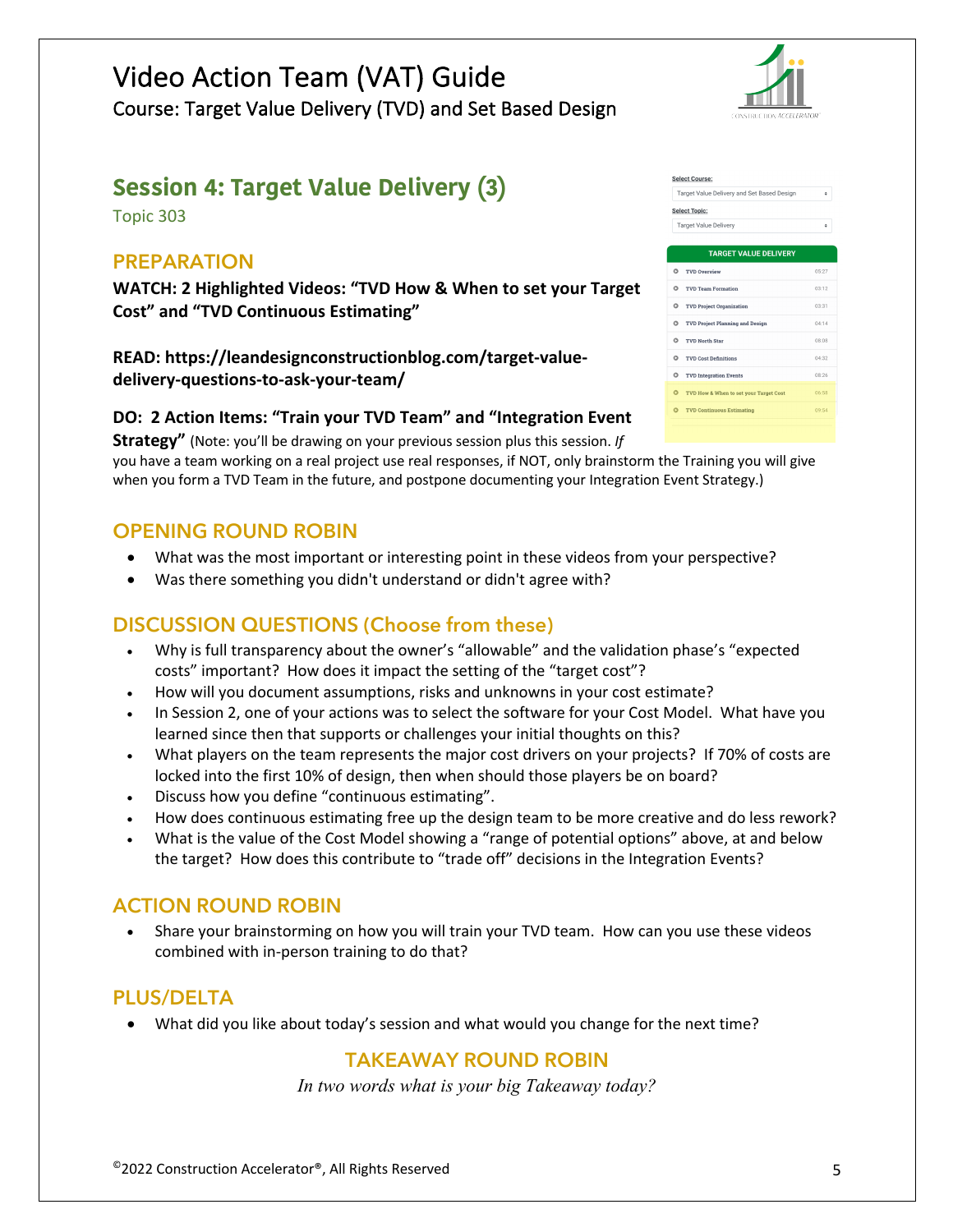

# **Session 5: TVD Cluster Groups**

Topic 304

### **PREPARATION**

**WATCH: 3 Highlighted Videos: "Cluster Group Organization", "Cluster Group Roles" and "Cluster Group Functions"**

#### **DO: 3 Action Items: "What Cluster Groups Should You Have?",**

**"Cluster Group Roles" and "Cluster Group Purpose and Operations"** (Note: *If* you have a team working on a real project use real responses, if NOT, only brainstorm the first two Action Items for a typical future or imaginary project.)

### **OPENING ROUND ROBIN**

- What was the most important or interesting point in these videos from your perspective?
- Was there something you didn't understand or didn't agree with?

### **DISCUSSION QUESTIONS (Choose from these)**

- How are Cluster Groups a logical demonstration of the value of "small batching"?
- What is an example of a person or role who might be part of more than one Cluster Group?
- What is the benefit of the Core Group being comprised of the Cluster Group leaders?
- What are the advantages/disadvantages of the Cluster Group leader being a Contributor (Subject Matter Expert)?
- What is the benefit (genius) of having Stakeholders and a Professional Amateur on the Cluster Group?
- Why is it essential for each Cluster Group to have access to Continuous Estimating services?
- Why is 8 about the right-sized number for a Cluster Group?
- "Lean in Design means more Design, but not necessarily longer Design." Discuss why.
- Why are A3's a good way to document the options and recommendations of the Cluster Groups?

### **ACTION ROUND ROBIN**

• Share your brainstorming on how you will train your TVD team. How can you use these videos combined with in-person training to do that?

### **PLUS/DELTA**

• What did you like about today's session and what would you change for the next time?

### **TAKEAWAY ROUND ROBIN**

| <b>Select Course:</b>                       |       |
|---------------------------------------------|-------|
| Target Value Delivery and Set Based Design  |       |
| <b>Select Topic:</b>                        |       |
| Target Value Delivery Cluster Groups        | ÷     |
|                                             |       |
| <b>TARGET VALUE DELIVERY CLUSTER GROUPS</b> |       |
| <b>Cluster Group Organization</b>           | 03:15 |
| <b>Cluster Group Roles</b>                  | 03:28 |
| <b>Cluster Group Functions</b>              | 05:46 |